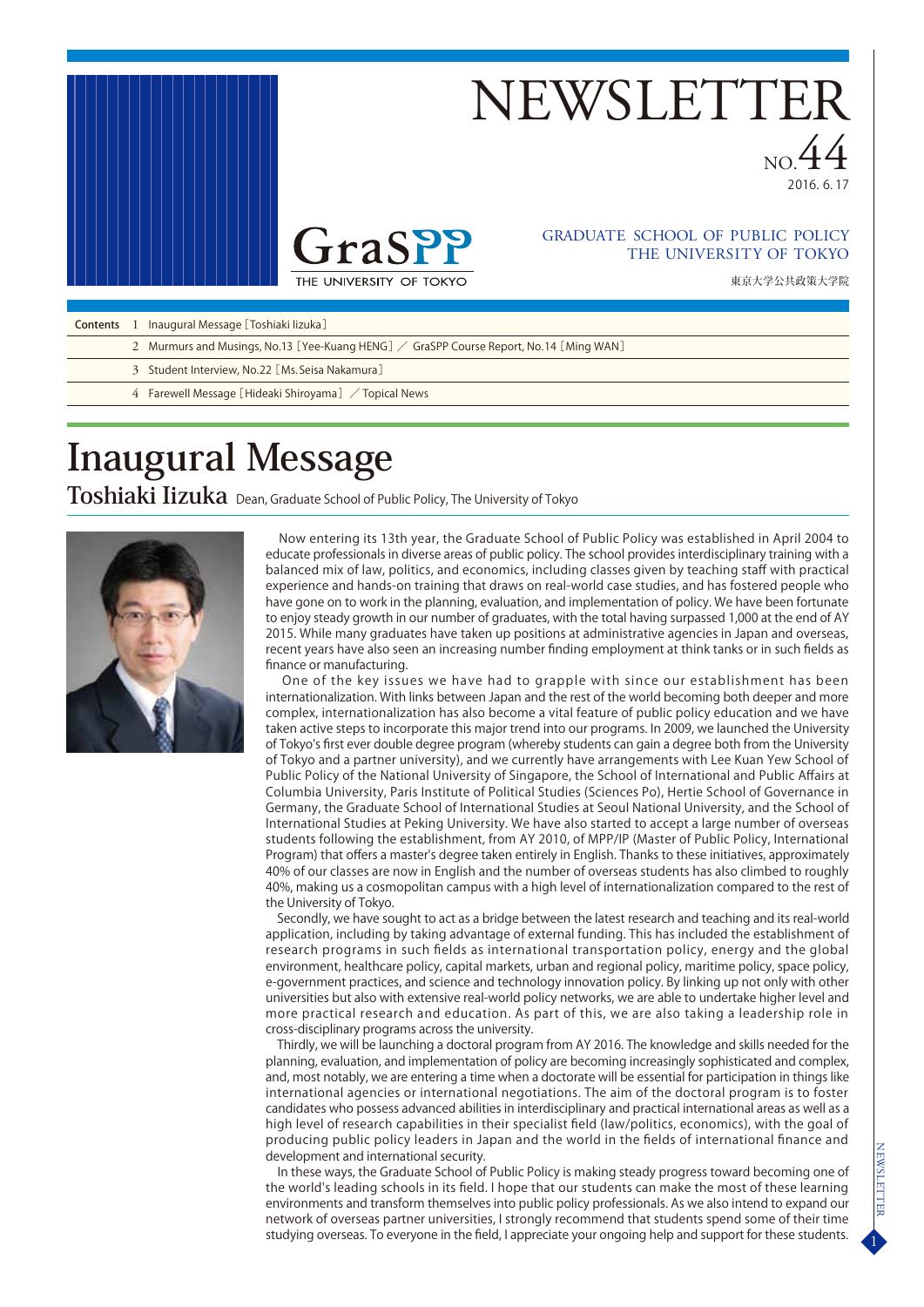# 13**Murmurs and Musings** rmurs and i

No.

### Yee-Kuang HENG Professor **Embarking on a New Exciting Journey**

 After 12 years lecturing on International Relations at universities in the United Kingdom, the Republic of Ireland, and Singapore, I joined GraSPP as a full-time faculty member in April 2016. I enjoyed thoroughly my previous six-month visiting stint with GraSPP in 2015, and am delighted to be back. This time, my key responsibility will be helping to deliver the newly-established Doctoral program at

GrasPP. The PhD in Public Policy, with two specialization tracks in "International Security" and "International Finance and Development", trains students to develop an integrated holistic analytical mindset to address complex policy challenges in our globalized world. Together with a professor from an Economics background, I will be teaching a Research Design Seminar for first-year PhD candidates on how to identify research questions, formulate hypotheses and deploy appropriate research methods. I will also be teaching other modules such as Field Seminar in International Relations; Security Studies, and Soft Power in the Asia-Pacific. Besides my teaching responsibilities, there are research opportunities that also attracted me to GraSPP. The strong links with the Policy Alternatives Research Institute (PARI)'s Security Studies Unit and the Complex Risk Governance Unit in particular provide platforms for cutting-edge research that complement my own long-standing interests in the field of risk and security studies. As a leading research university, UTokyo is well-placed to be the frontrunner in Asia exploring the complex intersection between risk and security. For instance, a research project evaluating risk assessment and horizon scanning structures in security policy-making through a comparative analysis of British, Singaporean and Japanese experiences, would be most exciting. Having previously presented papers at international conferences in a joint panel together with other colleagues at GraSPP, my hope is that we can collate our papers to publish an edited volume in a peer-reviewed academic journal that showcases the impressive multi-disciplinary research on risk undertaken here. GraSPP is also engaged in many significant international initiatives such as double-degree programs and strategic partnerships such as the Global Public Policy Network. I am looking forward to serving on the International Affairs Committee. As several of our partner public policy schools around the world have launched Executive Education programs, this is one avenue that I hope to explore together with colleagues at GraSPP. In addition, building stronger faculty and student exchanges between GraSPP and our partner, Lee Kuan Yew School of Public Policy at the National University of Singapore, has been one of my interests, not least because I spent five years on the LKYSPP faculty! Several developments in professional organisations, such as the first Regional Conference on Public Policy to be held at the University of Hong Kong in June 2016 also offer opportunities for GraSPP faculty and students conducting research and building networks with partner institutions. I have been invited to attend the interim steering committee meeting at the inaugural launch of the Asia-Pacific International Public Policy Association in Hong Kong and it promises to be an eye-opening experience, with implications for policy schools in Asia such as GraSPP. With the blossoming and fading of the sakura, the spring semester is now underway and there is much to do in the new academic year.

## GraSPP Course Report N<sub>o</sub> 14

Ming WAN

MPP/IP Year 1

#### **Case Study**

**(Finance and Development in Emerging Asia I)** 

[Instructor] Prof. Toshiro Nishizawa



Author, third from the left, front row

#### **Find your own interest**

 Last semester, although I had very limited experience either in case studies or financial issues as a freshman at GraSPP, I took the course "Case Study (Finance and Development in Emerging AsiaⅠ)" because I was interested in policy banking operations. I was a little worried at the very beginning, but when I discussed my idea with Prof. Nishizawa I was encouraged to look into ADB's case from the angle which I'm familiar with—energy sector operations.

#### **Open your mind**

 The class was held in small group discussions around the table, so everybody had a chance to express thoroughly their opinions and freely questions. In the course, we were exposed to many professional concepts by looking into various cases related to development and finance, all of which are relevant to our interests. After having broadened our analytical perspectives, we were able to examine a variety of topics, such as the pros and cons of globalization, financial integration, microfinance development, TPP, China's AIIB initiative, and RMB internationalization. Our discussion often ran past the allotted class time and the best part of the class was that although the topics were quite diverse, one could still focus on his or her own subject.

#### **Gain practical experience**

 With the guidance of the professor, we learned to listen to different opinions, to critically analyze from different perspectives and to derive our own conclusions/implications. After reading and processing reading materials on selected episodes, we wrote a brief memo about our understanding of the issue to help the professor know if we were on the track and to give us further advice. Hands-on training helped us learn how to write research papers, make presentations professionally, and communicate more effectively. Also, guest speakers with working experiences in international financial institutions were invited to share their views with us directly.

#### **You should join**

 Combine with practical application, this course was a special and enjoyable learning opportunity for me and has made my study in the following semester easier and more fruitful. Most importantly, as this is a free and open learning environment, you are not penalized for your views if they are different from others - all you need is to think actively and independently. Therefore, no matter whether you have a background in finance or not, if you have some ideas in financial issues and would like to gain practical skills, you should join this fantastic course, find your own interest, and learn from it.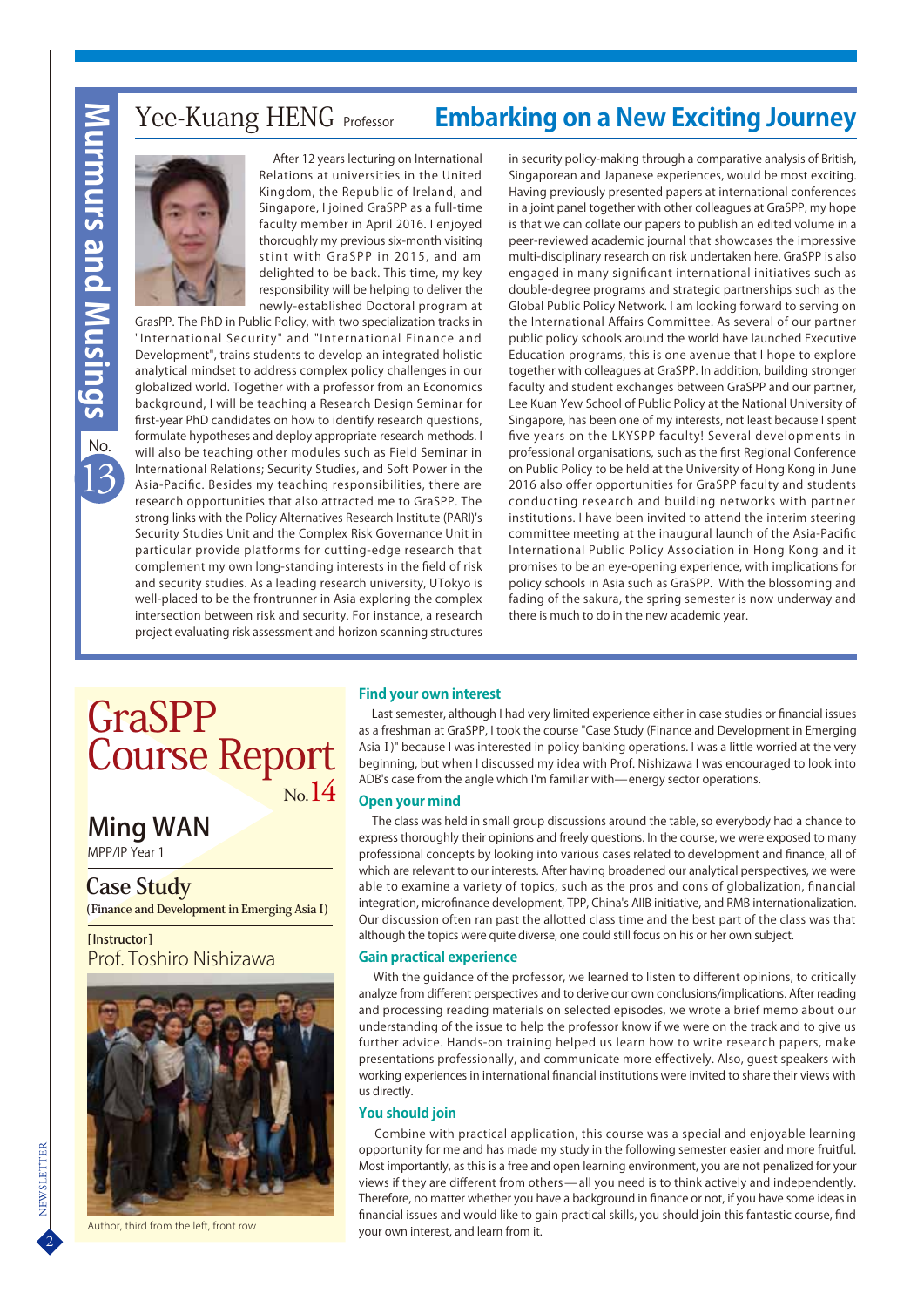#### I understand you were sent here by the National Personnel Authority.

 I came here under a national scholarship program run by the National Personnel Authority. This program is offered to interested staff from government ministries and enables them to engage research activities at graduate schools in Japan. I worked at the Ministry of Internal Affairs and Communications in the area of telecommunications. I was engaged in formulating competition policies in a mobile phone market. This fostered my desire to study at graduate school so that I could learn more about the laws related to the field of policy formulation, and gain knowledge of economics that can be used to analyze the effectiveness of existing policies. The National Personnel Authority program lets you take the entrance exam for any graduate school you want, so long as it is a public university. A dozen or so people are chosen each year from across the different ministries and agencies.

 When I talked to an older colleague who had been sent to GraSPP in its early years, I was advised that GraSPP was ideal for what I wanted to study, with a flexible curriculum that doesn't just focus narrowly on law, economics, or politics.



# **Student** Interview  $N_o \angle 2$

## Seisa Nakamura

Legal Policy Program Year 2



#### Having completed your first year, how are things going?

 There are a lot of classes I would like to take, but with GraSPP having a limit of 38 on the number of credits you can obtain, I have attended some courses both inside and outside the faculty as a non-regular student. The courses "Regulation Policy" and "Law and Economics" given by Professor Toshihiro Matsumura are directly relevant to my work and have alerted me to aspects I hadn't considered in the past. I was also interested by the three case studies on "Public Administration and Society in the Digital Age" by Professor Hirokazu Okumura. While the case studies raise a wide variety of issues, including the transition to a participatory society enabled by ICT, greater transparency in government through the publishing of data, and improving administrative efficiency through measures such as e-government and the social security and tax number system called "My Number System" in Japan, they are all predicated on the expectation that the nature of government and the relationship between administrative government and its people will change in the future. Almost all approvals at my own office are now done electronically, with nobody using a seal any more. The "Basic Knowledge and its Application in the Field of Legislation- Policy-Making by Constitutional Government" of Professor Hideyuki Toyama has also proved beneficial, providing an opportunity to learn systematically on essential knowledge for legislation.

 Living the life of a student once more, although I feel a little self-conscious about the difference in age between myself and the other students, because many of them are interested in getting a job in government, I believe it might be helpful that I tell them my own job experience in that environment.

 Currently, I have moved on somewhat from my initial interests to pick up on the "nudge" idea and attend the Nudge Unit of the Graduate Program for Social ICT Global Creative Leaders (GCL). "Nudge" is the idea of taking advantage of human nature to encourage people to adopt better behaviors while still preserving freedom of choice. In place of the past top-down approach of telling people how to behave, it stands for gently guiding ( "nudging" ) them in the right direction. I believe this will be useful in the formulation of future policy that does not involve legal coercion. I suspect I would have remained ignorant of this interesting idea had I not come to GraSPP.